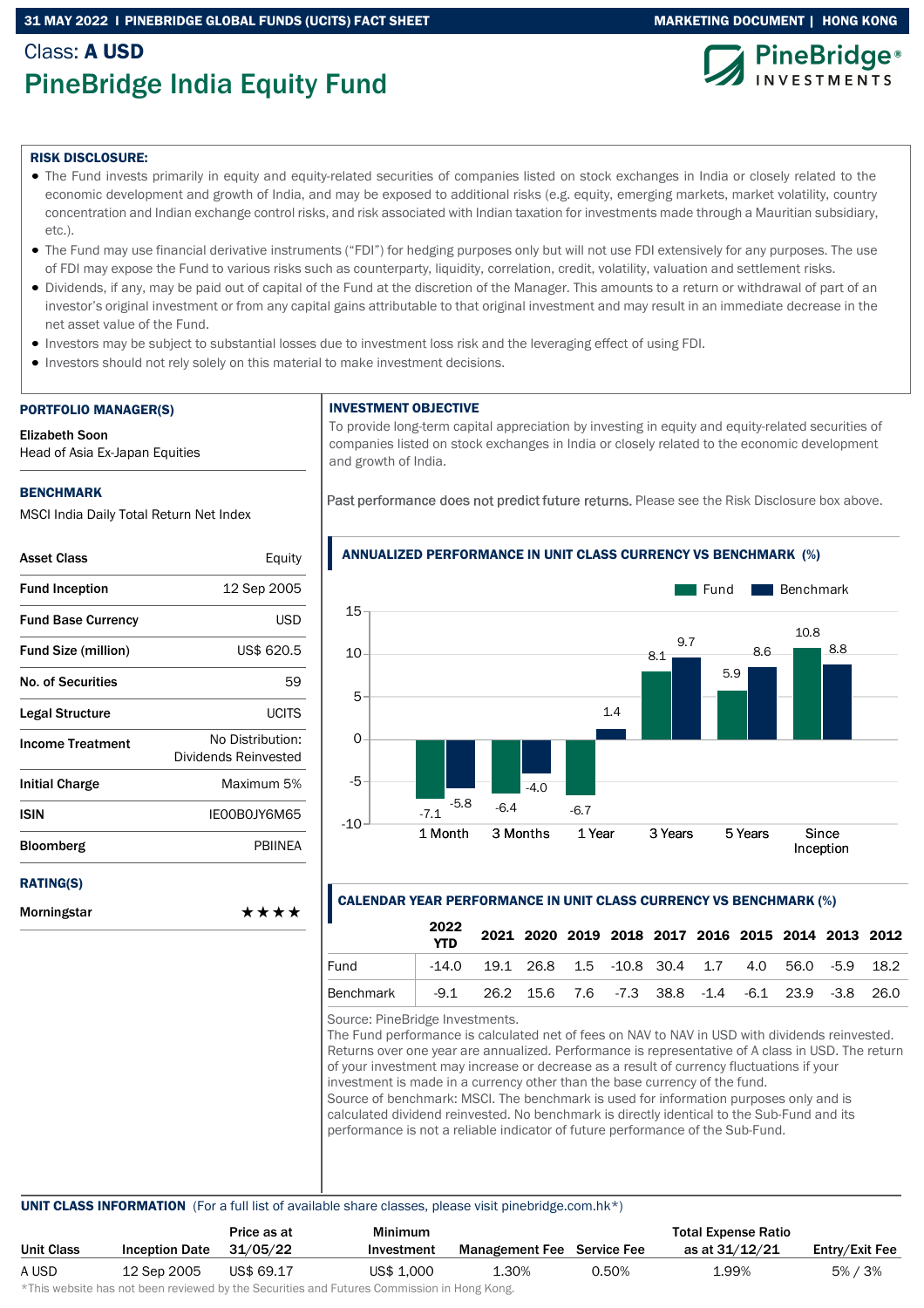### Class: A USD

# PineBridge India Equity Fund

#### SECTOR BREAKDOWN (%)

|                               | <b>FUND</b> | <b>BENCHMARK</b> |  |  |
|-------------------------------|-------------|------------------|--|--|
| <b>Financials</b>             | 25.0        | 24.0             |  |  |
| Information Technology        | 18.3        | 16.5             |  |  |
| <b>Materials</b>              | 12.1        | 9.4              |  |  |
| <b>Health Care</b>            | 9.9         | 4.6              |  |  |
| <b>Consumer Discretionary</b> | 9.4         | 8.7              |  |  |
| <b>Consumer Staples</b>       | 6.9         | 8.9              |  |  |
| Industrials                   | 6.4         | 4.9              |  |  |
| Utilities                     | 1.5         | 6.0              |  |  |
| Other                         | 0.5         | 16.9             |  |  |
| Cash                          | 10.1        | 0.0              |  |  |

#### FUND ANALYSIS

| $-0.2$<br><b>Information Ratio</b><br><b>Sharpe Ratio</b><br>0.4<br>$-0.1$<br>Alpha $(%)$<br>Tracking Error (%)<br>7.5<br>20.5<br>Standard Deviation (%)<br>0.8<br>Beta | <b>3 YEARS</b> |
|-------------------------------------------------------------------------------------------------------------------------------------------------------------------------|----------------|
|                                                                                                                                                                         |                |
|                                                                                                                                                                         |                |
|                                                                                                                                                                         |                |
|                                                                                                                                                                         |                |
|                                                                                                                                                                         |                |
|                                                                                                                                                                         |                |
| R Squared (%)<br>91.0                                                                                                                                                   |                |

#### PORTFOLIO CHARACTERISTICS

| Wtd Avg Mkt Cap US\$ million | 36,857.0 |
|------------------------------|----------|
| P/E Ratio                    | 25.8     |
| P/B Ratio                    | 4.5      |
| <b>ROE</b> (%)               | 211      |
| Debt to Equity Ratio         | 0.55     |

#### **GLOSSARY**

Alpha: Measures the relative performance generated by the fund compared to the benchmark. An alpha of 1.0 indicates that the fund has outperformed its benchmark by 1%, after adjusting for risk of the benchmark.

Beta: Reflects sensitivity of the fund's returns to that of benchmark returns. A beta of 1.05 suggests that the fund could perform 5% better than the benchmark in up market and 5% worse in down market, assuming all other factors remain constant.

Exit Fee: Fee charged to investors when they redeem unit from a fund.

Information Ratio: Measures the funds returns above the benchmark returns relative to the risk (volatility) of the excess returns. It is a measure that identifies the consistency of the manager to outperform the benchmark.

Initial Fee: Fee charged to investors when they purchase units in a fund.

Management Fee: Percentage of the fund's assets that unitholders pay annually as remuneration to the investment adviser for managing the fund.

R Squared: Reflects the proportion of fund performance explained by changes in the benchmark. A high R-squared indicates the fund's performance has been in line with the benchmark. A low R-squared indicates the fund's performance has not been in line with the benchmark.

Service Fee: Percentage of fund's assets that retail unitholders pay annually for distribution services.

Sharpe Ratio: Measure of the fund's risk adjusted performance calculated as the portfolio returns in excess of the risk-free rate, divided by the risk (volatility) i.e. the Standard Deviation. The higher the Sharpe Ratio the better the returns compared to the risk taken.

Total Expense Ratio (TER): Estimated percentage (annualized) of fund assets used to pay for management fees and operating expenses, including service fees (if any) incurred by the fund. Fund expenses are reflected in the NAV. When calculating the TER, PineBridge has used the amount of expenses that it has received or estimated in its capacity as the Fund's Manager. Please note that the expense ratio includes variable expenses that are based on a number of factors including fund size, transactions, and other expenses. No assurance can be given that the TER will be realized over any future given period.

Tracking Error: Reflects the degree of variability of fund returns in relation to the benchmark. The lower the number the closer the fund's historic performance is to the benchmark.

### TOP TEN HOLDINGS (%)

|                                                 | FUND |
|-------------------------------------------------|------|
| <b>HDFC Bank Limited</b>                        | 9.1  |
| Shree Cement Limited                            | 8.8  |
| Infosys Limited                                 | 6.0  |
| Divi's Laboratories Limited                     | 5.5  |
| Bajaj Finance Limited                           | 5.4  |
| <b>Tata Consultancy Services Limited</b>        | 4.4  |
| eClerx Services Limited                         | 3.9  |
| Bajaj Auto Limited                              | 3.8  |
| Housing Development Finance Corporation Limited | 3.8  |
| Hindustan Unilever Limited                      | 2.9  |



FUND